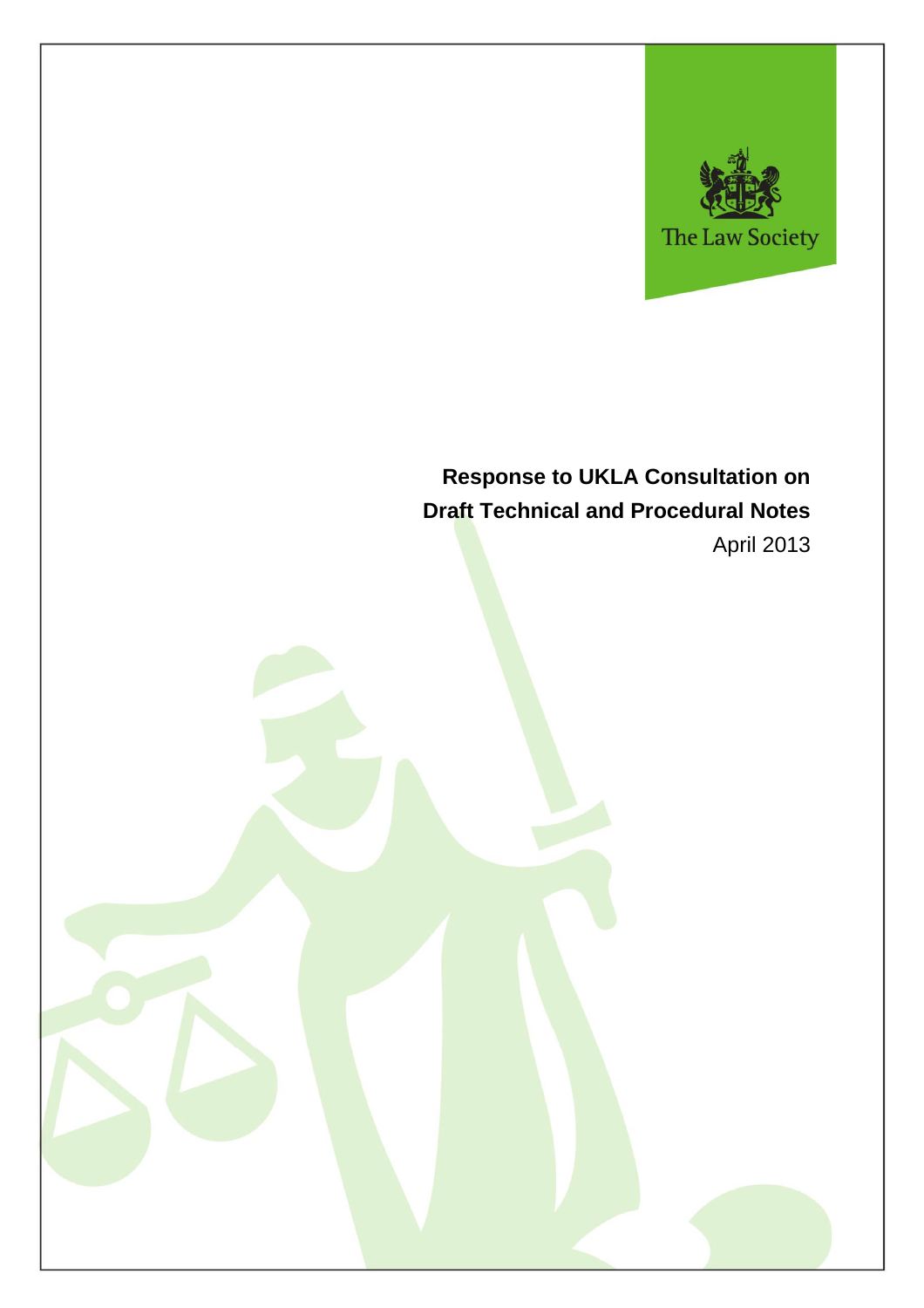### **Introduction**

This response has been prepared by the Listing Rules Joint Working Party of the Company Law Committees of the Law Society of England and Wales and the City of London Law Society.

The Law Society of England and Wales is the representative body of over 120,000 solicitors in England and Wales. The Society negotiates on behalf of the profession and makes representations to regulators and Government in both the domestic and European arena. This response has been prepared on behalf of the Law Society by members of the Company Law Committee.

The City of London Law Society (**CLLS**) represents approximately 13,000 City lawyers through individual and corporate membership including some of the largest international law firms in the world. These law firms advise a variety of clients from multinational companies and financial institutions to Government departments, often in relation to complex, multi-jurisdictional legal issues. The CLLS responds to a variety of consultations on issues of importance to its members through its 17 specialist committees.

The Listing Rules Joint Working Party is made up of senior and specialist corporate lawyers from both the Law Society and the CLLS who have a particular focus on the Listing Rules (LR) and the UK Listing Regime.

We set out below our comments on the draft technical and procedural notes ("**Notes**") referred to in the FSA's (or at the time of submission of this response, the new FCA's) Primary Market Bulletin Issue No.5 ("**PMB No.5**"). We do not have any comments in respect of the Notes that are not referred to in this response.

# **PROCEDURAL NOTES**

#### **Eligibility process (UKLA/PN/901.2)**

In the Procedural Note, the FCA acknowledges that "*in a small number of cases*" applicants and their advisers may wish to submit an eligibility letter before the draft prospectus is submitted where they have significant concerns that the applicant may be ineligible for listing and states that in these instances the FCA can allocate staff to the case and discuss the concerns raised. We hope that, even if a significant number of applicants wished to raise eligibility issues with the FCA before submitting a draft prospectus, the FCA would be willing to allocate staff to discuss these issues with the applicants and will not itself seek to limit the number of applicants to which it is willing to provide initial guidance. It would be helpful if the FCA would confirm this.

# **TECHNICAL NOTES**

### **Supplementary prospectuses (UKLA/TN/605.2)**

We note that PMB No.5 states that the Technical Note has been revised to incorporate provisions in the Amending Directive (2010/73/EU) regarding withdrawal rights but the draft Technical Note does not appear to comment on the relevant changes (for example, that withdrawal rights arise only where the prospectus relates to an offer of securities to the public and that the withdrawal period is two working days following publication of the supplementary prospectus). We also note that the revised Technical Note deletes the section in the current Technical Note (December 2012) regarding "Withdrawal rights – specifically in relation to takeover offers or